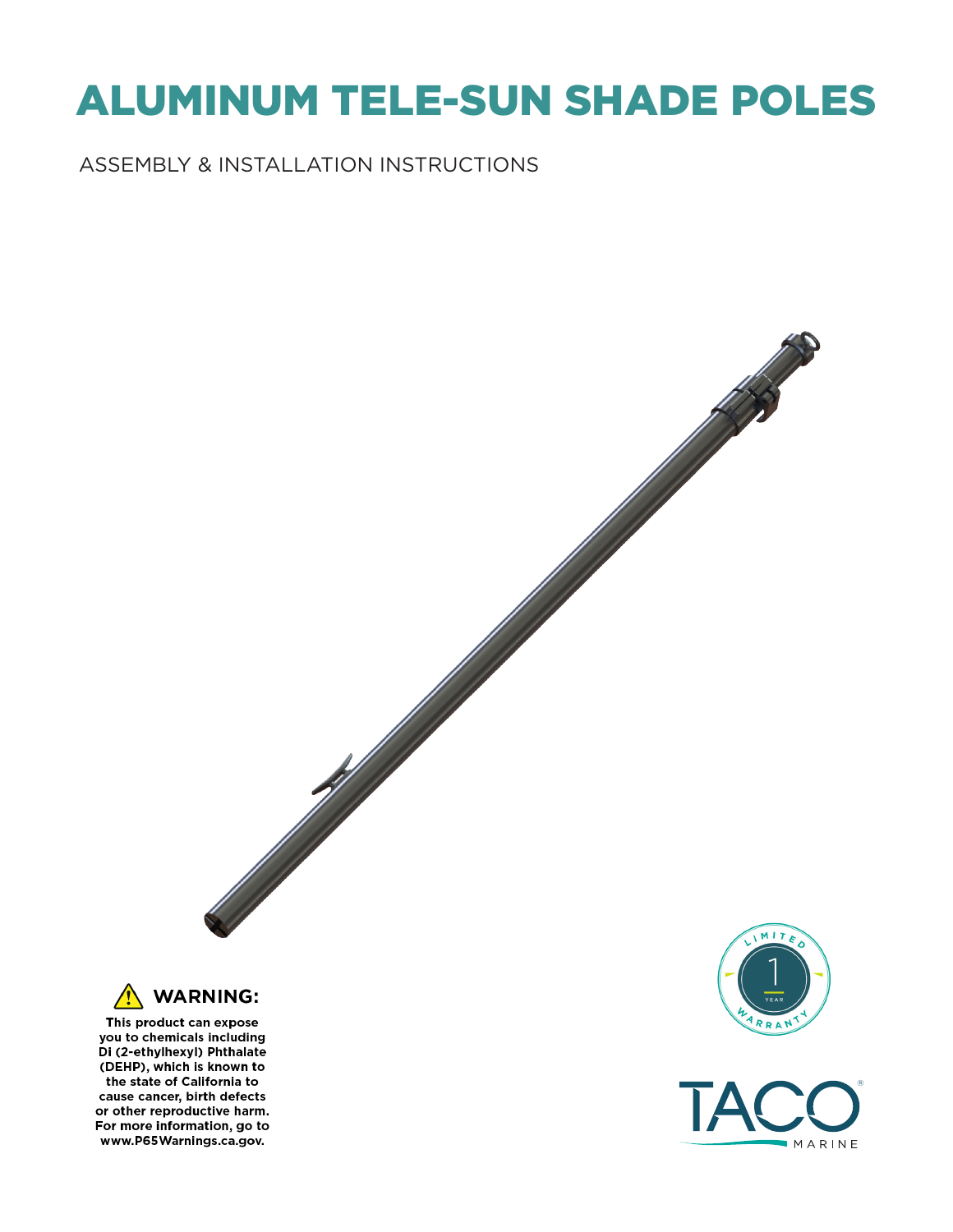## ALUMINUM TELE-SUN SHADE POLES

#### **T10-7001VEL**

## **Assembly Instructions**

**Thank you** for purchasing the Aluminum Tele-Sun Shade Poles by TACO Marine. Since 1959, we have taken great pride in offering the highest-quality products with excellent customer service. We stand behind our products 100 percent. Please visit our website **tacomarine.com** for more detailed information on a wide variety of products and to register your new accessory for warranty.

- 1) Insert butt of Tele-Sun Shade Pole into rod holder.
- 2) Ensure the gimbal slot locks over the rod holder gimbal pin.
- 3) After attaching rope to the grommet in the corner of the sun shade material, insert the rope end, from the top, through the pole's eye bolt at the tip.
- 4) Tighten the sun shade material by:
	- Pulling the rope through the tip eye bolt.
	- Unlock the lever clamp to adjust the telescoping section of the sun shade pole to the desired height. (Hold the securing rope, making sure it does not slide back out of the eye bolt.)
	- Tighten adjusting screw on the lever clamp for correct tension to eliminate pole collapse.
	- Close the lever clamp.
	- Pull the rope down until reaching desired tension
	- Wrap the end of the rope around the nylon cleat at the **(sold separately)**bottom in a figure eight to secure it at the desired tension.
	- If desired for aesthetics and tidiness:
		- Wrap any additional length of rope around the pole above the nylon cleat.
		- Secure with half-hitch knots
- 5) Perform the same tasks on the opposite corner with the other Tele-Sun Shade Pole.
- 6) An alternate installation of sun-shade material is to:
	- Attach clasps to either end of a bungee cord.
	- Clasp one end through the material grommet and the other to the eye bolt on the pole.
	- This would eliminate the need for a rope connection.

#### **Box Includes**

- **•** TWO (2) ALUMINUM TELE-SUN SHADE POLES
- **•** ONE (1) MESH STORAGE BAG

**Required,**

but not included

- **•** 1/4" NYLON ROPE
- **•** SHADE MATERIAL (SIZE DEPENDS ON BOAT AND PREFERENCE)
- **•** TWO (2) STANDARD FLUSH-MOUNTED ROD HOLDERS MOUNTED INTO GUNNELS OR OTHER APPLICABLE AREAS OF YOUR BOAT\*

**\*If the boat's rod holders have a closed bottom, use F31-0702BXY 10" Rod Holder from TACO**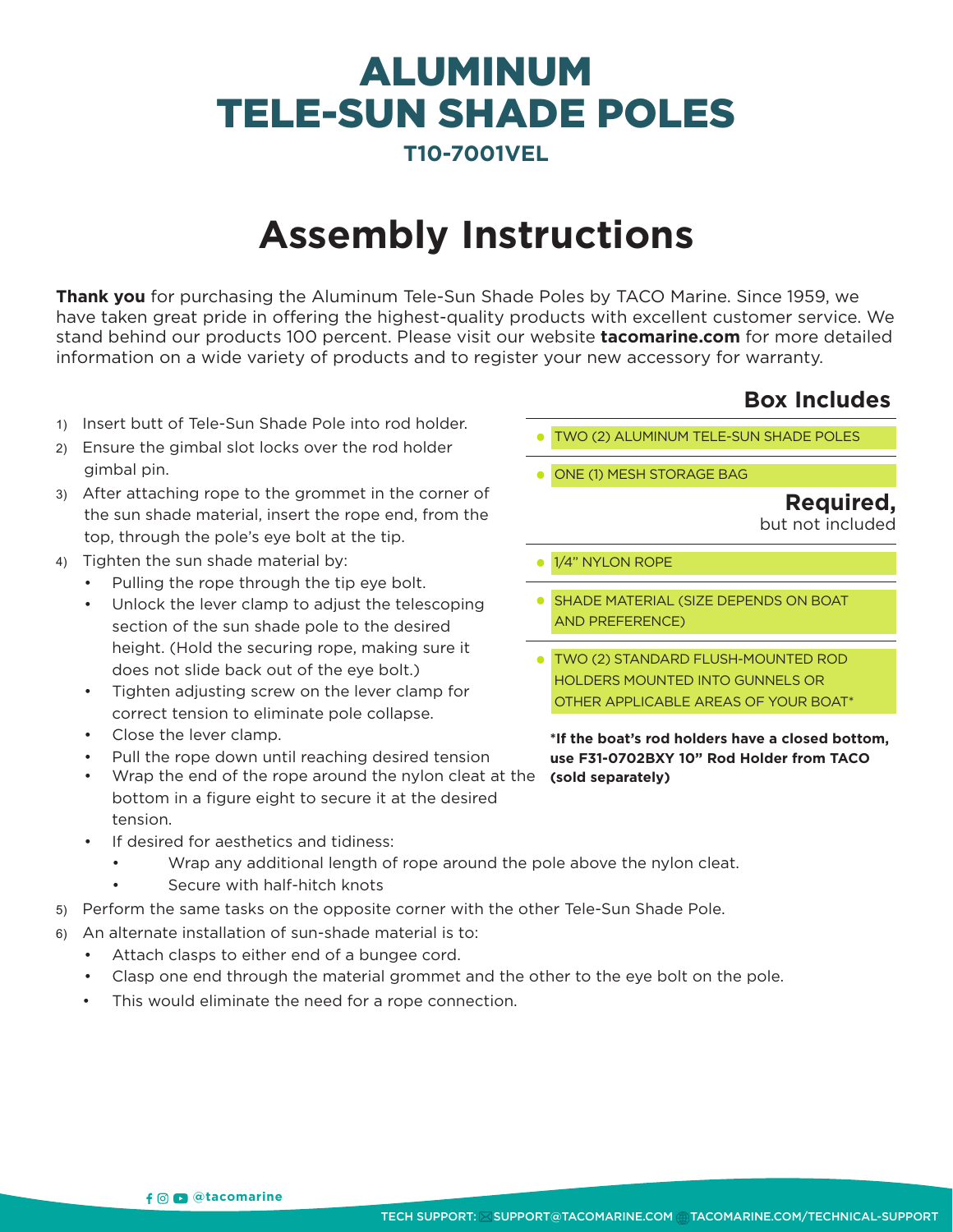## Aluminum 10º Rod Holder

### **F31-0702BXY**



## **Installation Instructions**

#### **Required,**

but not included



| ELECTRIC DRILL WITH 5/16" DRILL BIT                                         |
|-----------------------------------------------------------------------------|
| PHILLIPS HEAD SCREW DRIVER                                                  |
| 1/2" ADJUSTABLE WRENCH                                                      |
| HOI F SAW                                                                   |
| THREE (3) 18-8 STAINLESS STEEL FLAT WASHERS*                                |
| THREE (3) 18-8 STAINLESS STEEL 1/4"-20 PHILLIPS OVAL<br><b>HEAD BOLTS**</b> |
| THREE (3) 18-8 STAINLESS STEEL 1/4"-20 NYLON INSERT<br><b>LOCK NUTS</b>     |
| MARINE-GRADE SEALANT - (3M-5200 OR EQUIVALENT)                              |
| <b>MASKING TAPF</b>                                                         |
| PEN OR PENCIL                                                               |
| <b>RASP FILE</b>                                                            |

\* Lock washers are recommended to prevent hardware loosening from excess vibration on boat.

\*\* Length of bolts needed for mounting is determined by the thickness of gunnel or mounting surface.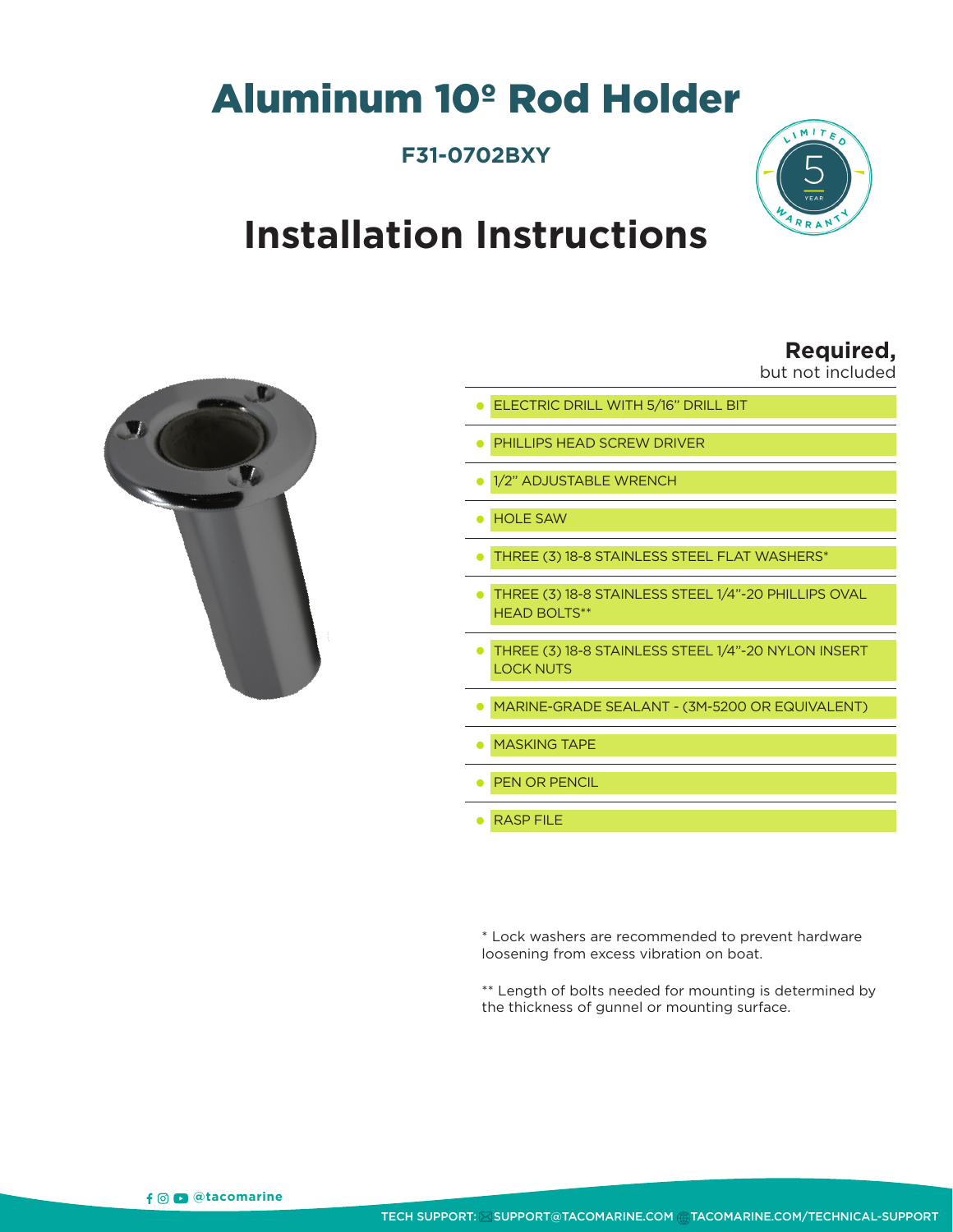## Aluminum 10º Rod Holder

### **F31-0702BXY**

## **Installation Instructions**

- 1) The lower base tube is at a  $10^{\circ}$  angle.
	- If mounting the holder in the stern, the base tube should be inserted through the gunnel with the butt-end of the tube toward the bow.
	- If mounting the holder in the bow, the base tube should be inserted through the gunnel with the buttend of the tube toward the stern.
- 2) Place a section of wide masking tape on the surface to protect the area where the 10° elliptical hole will be drilled. This will help prevent damage from drill slippage.
- 3) Measure and mark the location of where the base is to be mounted.
- 4) The elliptical hole should be cut at  $10<sup>°</sup>$  to the gunnel or mounting surface.
- 5) Drill the area with a hole saw at a 10° angle. (See Example A)
	- Verify there are no wires or obstruction under the area being drilled.
- 6) After the 10° elliptical hole is drilled, enlarge the hole with a rasp file, as necessary, to allow for a good fit.
- 7) Once fit is verified;
	- Align the base in the desired direction,
	- Place the base flat on the mounting surface,
	- Mark each bolt hole with a pencil,
	- Remove the rod holder, and
	- Drill the bolt holes.
- 8) Remove the masking tape, and clean the surface.
- 9) Install marine-grade sealant (3M-5200 or equivalent) between the mounting surface and the base.
- 10) Install and tighten bolts, washers and nuts, as in Example B.

# **Handy Tips** TACO

- Use only high-quality stainless steel hardware and fasteners.
- TACO recommends through-bolting, if possible, and the use of a backing plate (not included) on gunnels that are 3/4" or less for mounting surface reinforcement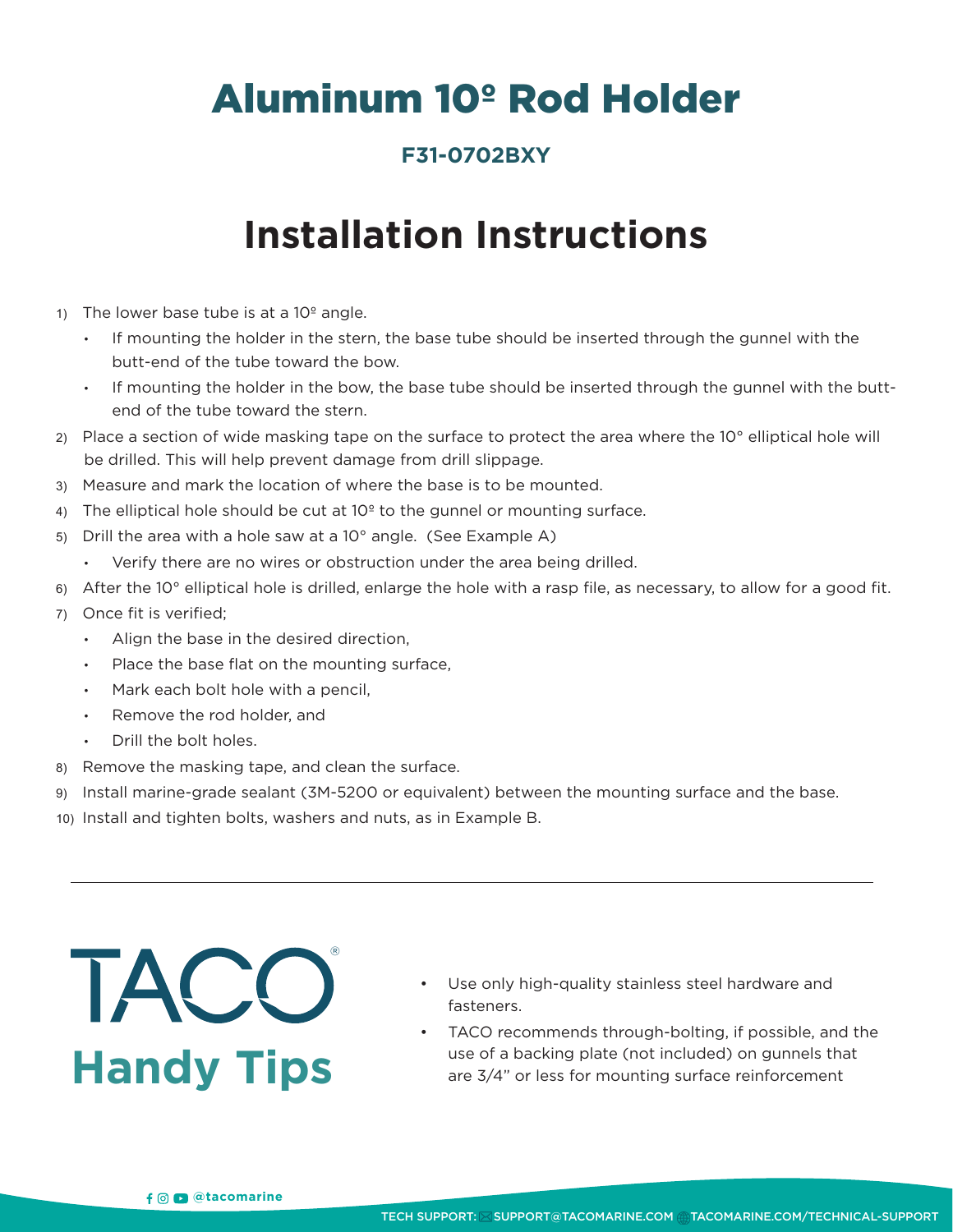

**EXAMPLE B**

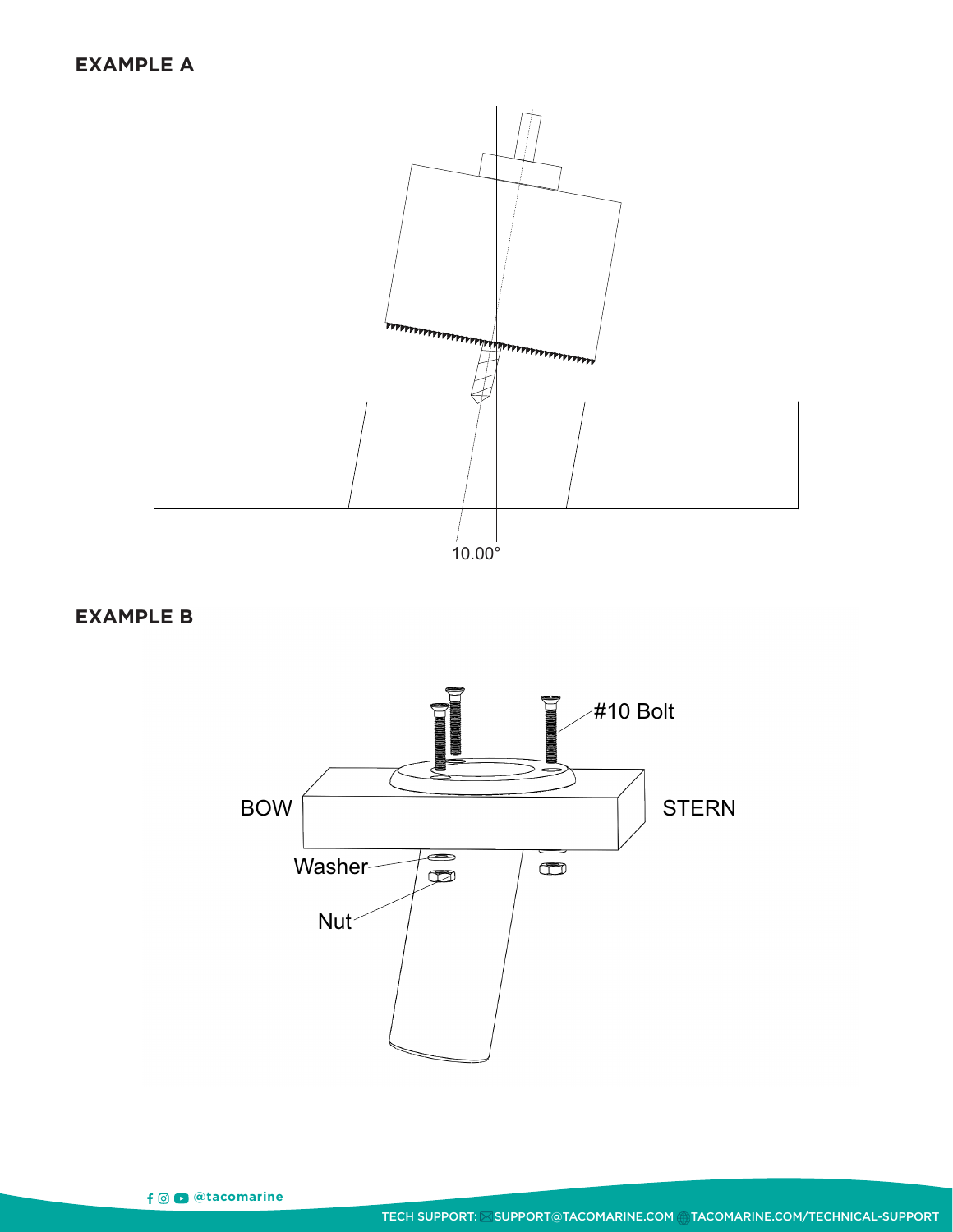# **HOW TO CLEAN**

With fresh water and marine-grade boat soap that dissolves salt deposits, spray or apply on the fully extended poles directly after each use. Then rinse off with fresh water and allow to dry before storing the poles. Salt solvent solutions such as Salt Terminator, Salt Away and Salt Off are also recommended, as they also leave a protective PTFE (Teflon) coating to helps repel future salt and dirt grime from building up again.

#### **Mild dish washing liquid, specialty marine cleaners:**  Sea Safe Boat Wash, Boat Wash Concentrate and Super Suds.

**Safe marine lubricants:**  CRC Corrosion Inhibitor, Corrosion Block and Get Some Extreme.

## Safe Cleaners **Harmful Cleaners**

**Bleach (Clorox, etc.) and mild abrasive cleaners:** Ajax™, Comet™, Soft Scrub, Rubbing Compounds, etc.

> **Strong cleaners:** 409™, Engine Degreasers, etc.

#### **Acids of any type:**

Such as Muriatic, naval jelly or aluminum acid.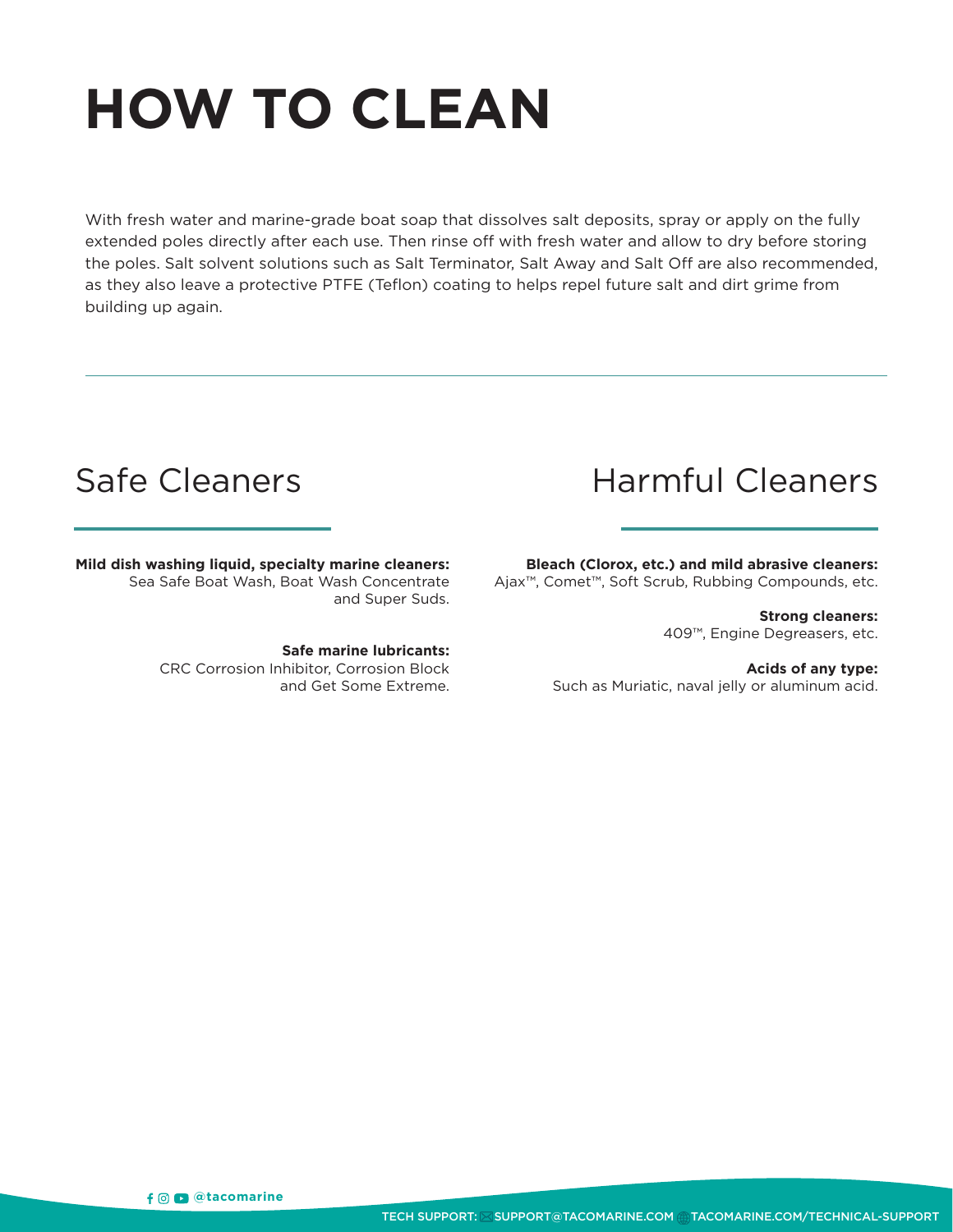# **DRILL TEMPLATE**